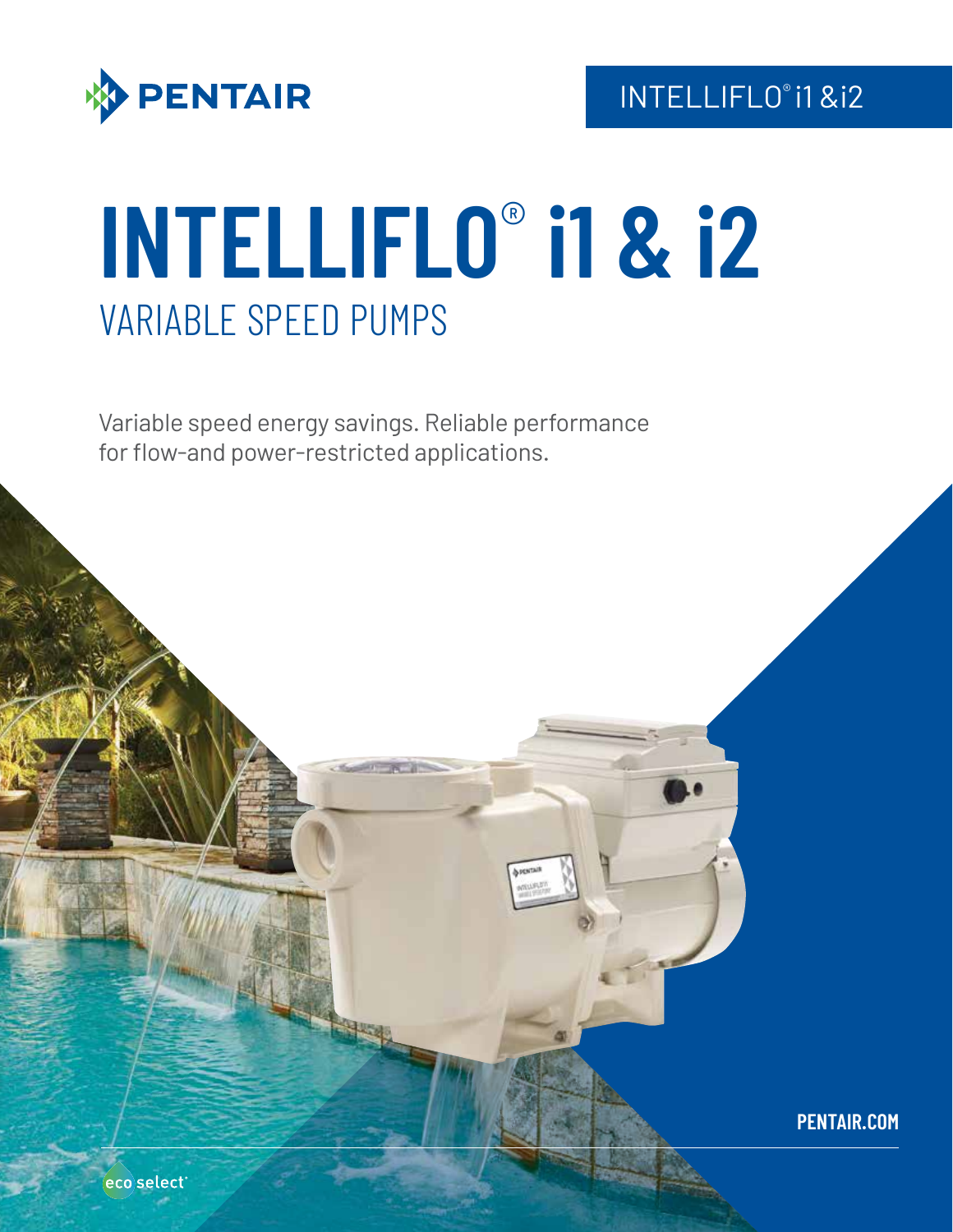

### INTELLIFLO® PUMPS ARE ARE A PREFERRED CHOICE OF POOL PROFESSIONALS WORLDWIDE.

**Reliability and savings, that's why pool builders, retailers and service professionals count on Pentair.**



The keypad is rotatable for easy access and has an optional wall mount kit (356904Z) that's sold separately.



### **A POPULAR CHOICE IN VARIABLE SPEED PUMPS BALSO MORE VERSATILE. IS ALSO MORE VERSATILE.**

If your pool is in an area that restricts the rate of flow on replacement pumps, the IntelliFlo i1 Pump may be your ideal choice. Its hydraulic design reduces flow rates while providing the significant energy savings you'd expect from a Pentair variable speed pump. The IntelliFlo i1 Pump also has a maximum rating of 7 amps, which helps make retrofits easier in applications that are limited by existing wire gauge size. Plus, it's just as quiet and reliable as ever.

### **A BEST-SELLING INDUSTRY STANDARD.**

The IntelliFlo i2 Pump provides all the great features that have made our flagship IntelliFlo pumps a best-selling industry standard. But, the IntelliFlo i2 Pump is hydraulically engineered to provide maximum performance on a 15-amp breaker. It has a maximum rating of 11.8 amps, which makes retrofits easier in applications that are limited by existing wire gauge size. Energy efficient, automation ready and technologically advanced—now that's a smart choice.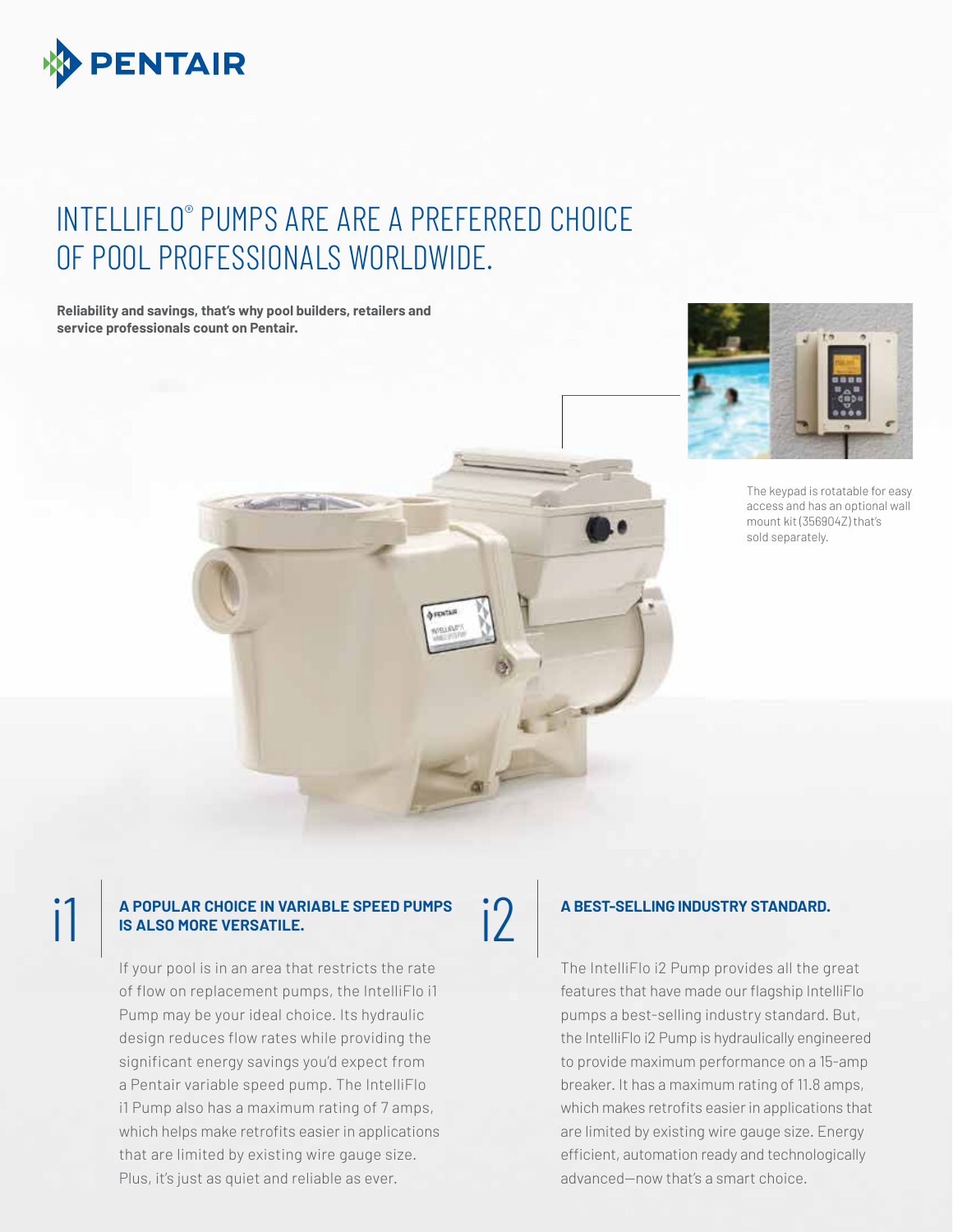

### SAVING ENERGY MEANS SAVING MONEY.

**IntelliFlo Pump innovations add up to greater efficiency, energy savings and universal appeal.**

IntelliFlo Variable Speed Pumps started an energy-savings revolution. And, the IntelliFlo i1 and i2 Pumps just got better. With energy savings of up to 90%\* versus conventional pumps, an easy-to-read rotatable keypad and advanced programming capabilities, pool pros and pool owners love them even more. Plus, they have a record of proven field reliability.

| IntelliFlo i1(011059)  | WEF 7.5 THP 3.95 |
|------------------------|------------------|
| IntelliFlo i2 (011060) | WEF 6.9 THP 3.95 |

\* Savings based on a variable speed pump compared to a single-speed pump running 12 hours per day at anaverage of \$0.16 per kWh in a 20,000-gallon pool. Actual savings may vary based on local utility rates, pool size, pump run time, pump horsepower, pump rpm, plumbing size and length, pump model, service factor and other hydraulic factors.

### WHATEVER FEATURES YOU FANCY, THESE INTELLIFLO PUMPS CAN HANDLE THEM, EVEN REMOTELY.

#### **Designed to handle your pool's automation needs and still deliver maximum energy efficiency.**

To meet your pool's needs today—and be ready for upgrades tomorrow there's no better choice than the IntelliFlo i1 or i2 Variable Speed Pump. Designed to pair with Pentair Automation Systems, these advanced pumps can be programmed to deliver the right flow required for filtration, water features, spas and other equipment. With IntelliFlo i1 and i2, you can add equipment and features, or change them, without reducing pump performance and while still providing maximum energy efficiency.



The IntelliFlo i1 and i2 Pumps interface with Pentair Automation Systems to give you the convenience of mobile device control.\*\*



**Energy savings of up to 90%\*** Moves water more efficiently at lower speeds.

\*\*Remote access via a computer, smartphone or mobile digital device requires the separate purchase of a ScreenLogic® Interface. Some limitations may apply.